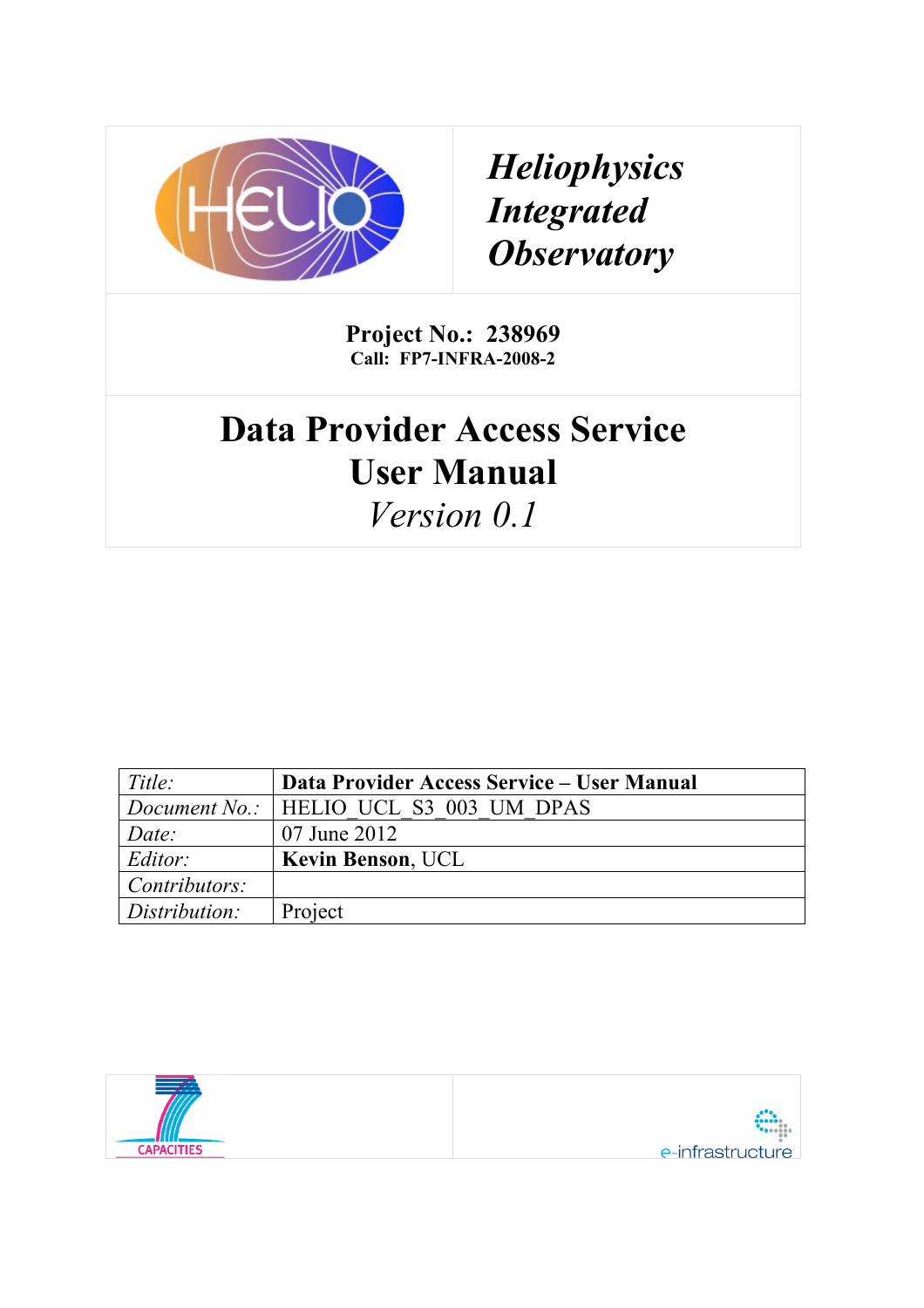#### Data Provider Access Service – User Manual *Version 0.1*

## Revision History

| <b>Version</b> | <b>Date</b> | <b>Released by</b> | <b>Detail</b> |
|----------------|-------------|--------------------|---------------|
|                |             |                    |               |
|                |             |                    |               |
|                |             |                    |               |
|                |             |                    |               |

Note: Any notes here.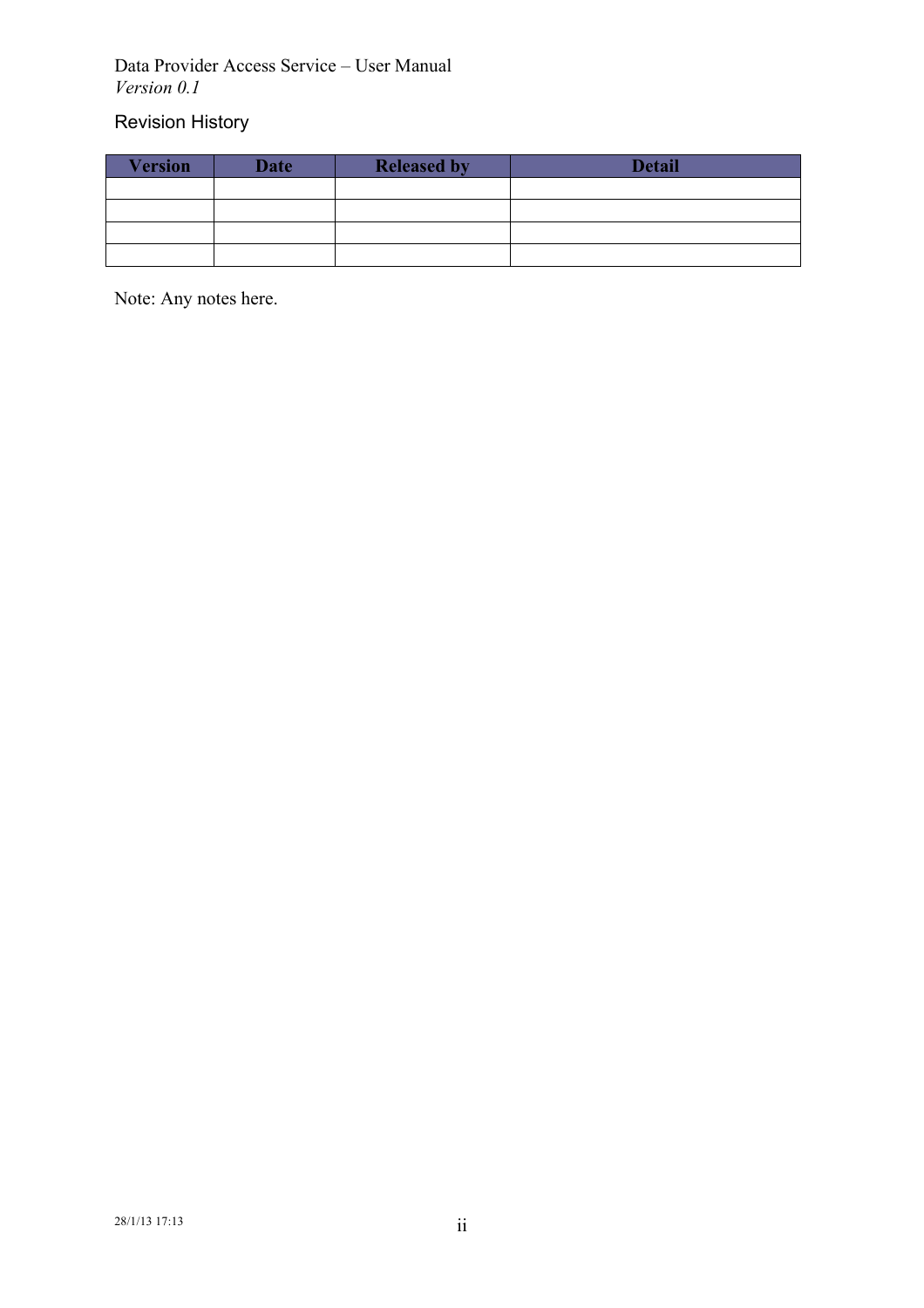Data Provider Access Service - User Manual Version 0.1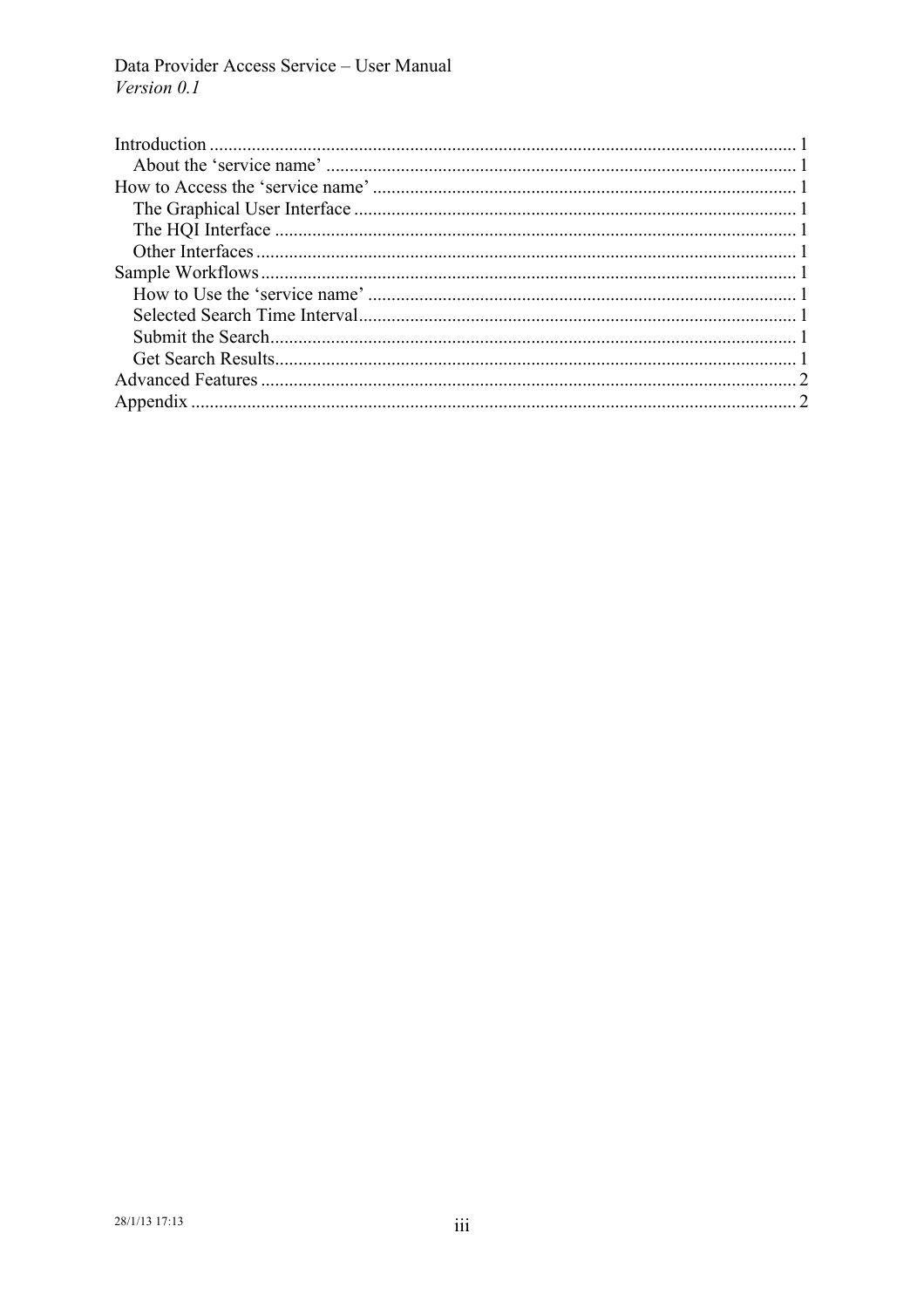Data Provider Access Service – User Manual *Version 0.1*

## **Introduction**

Body text

#### *About the 'service name'*

Body text

## **How to Access the 'service name'**

Body text

#### *The Graphical User Interface*

Body text

#### *The HQI Interface*

Body text

#### *Other Interfaces*

Body text

# **Sample Workflows**

Body text

#### *How to Use the 'service name'*

Body Text

#### *Selected Search Time Interval*

Body Text

#### *Submit the Search* Body Text

*Get Search Results* Body Text